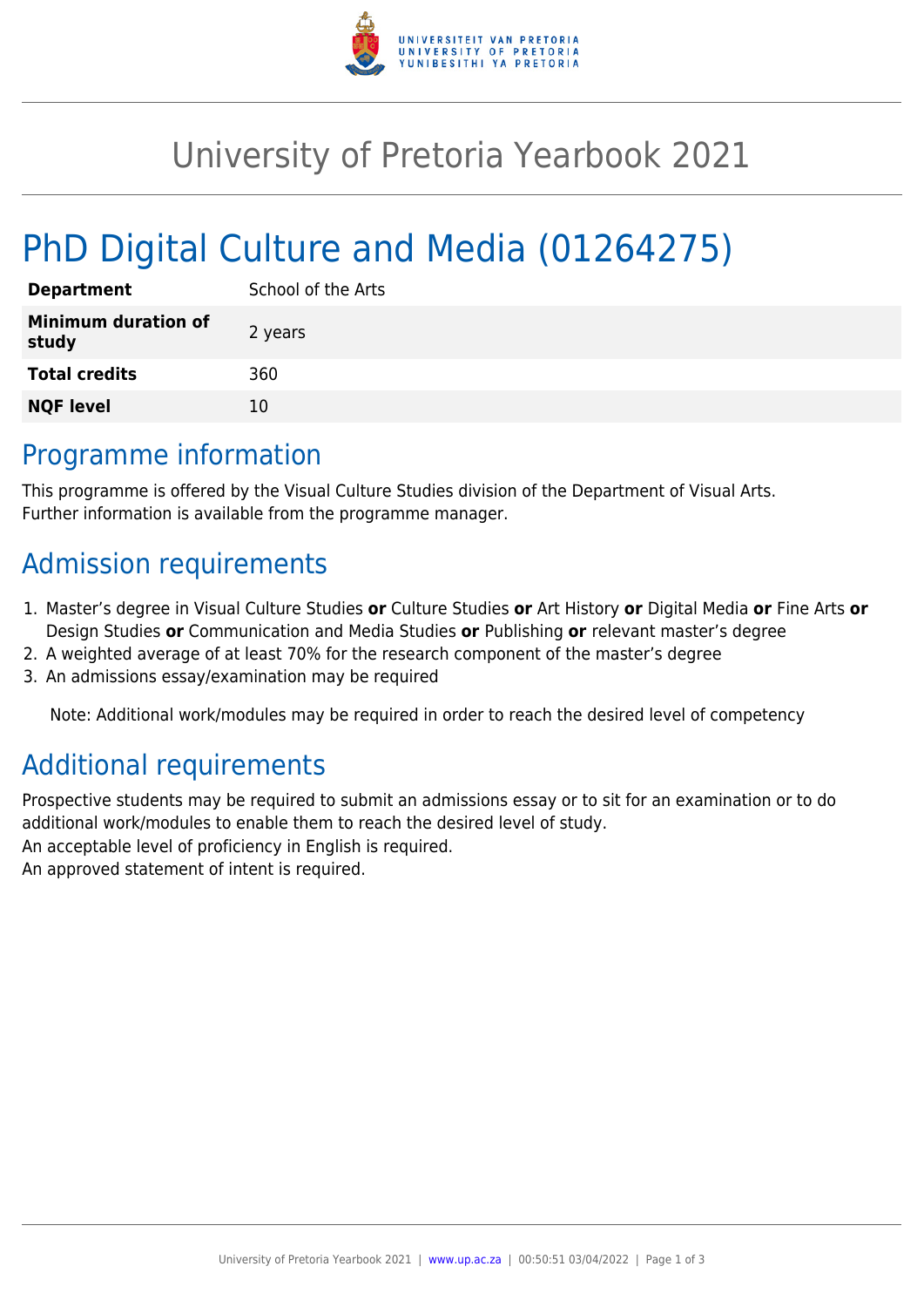

### Curriculum: Year 1

**Minimum credits: 360**

### **Core modules**

#### **Thesis: Digital culture and media 991 (KGK 991)**

| 360.00                         |
|--------------------------------|
| 10                             |
| No prerequisites.              |
| Module is presented in English |
| School of the Arts             |
| Year                           |
|                                |

#### **Module content**

A research thesis, based on independent research done by the student on an approved topic in the broad field of digital culture and media, is written under the guidance of a supervisor. The essence of the thesis is to provide proof of independent research and to contribute to the field of digital culture and media.